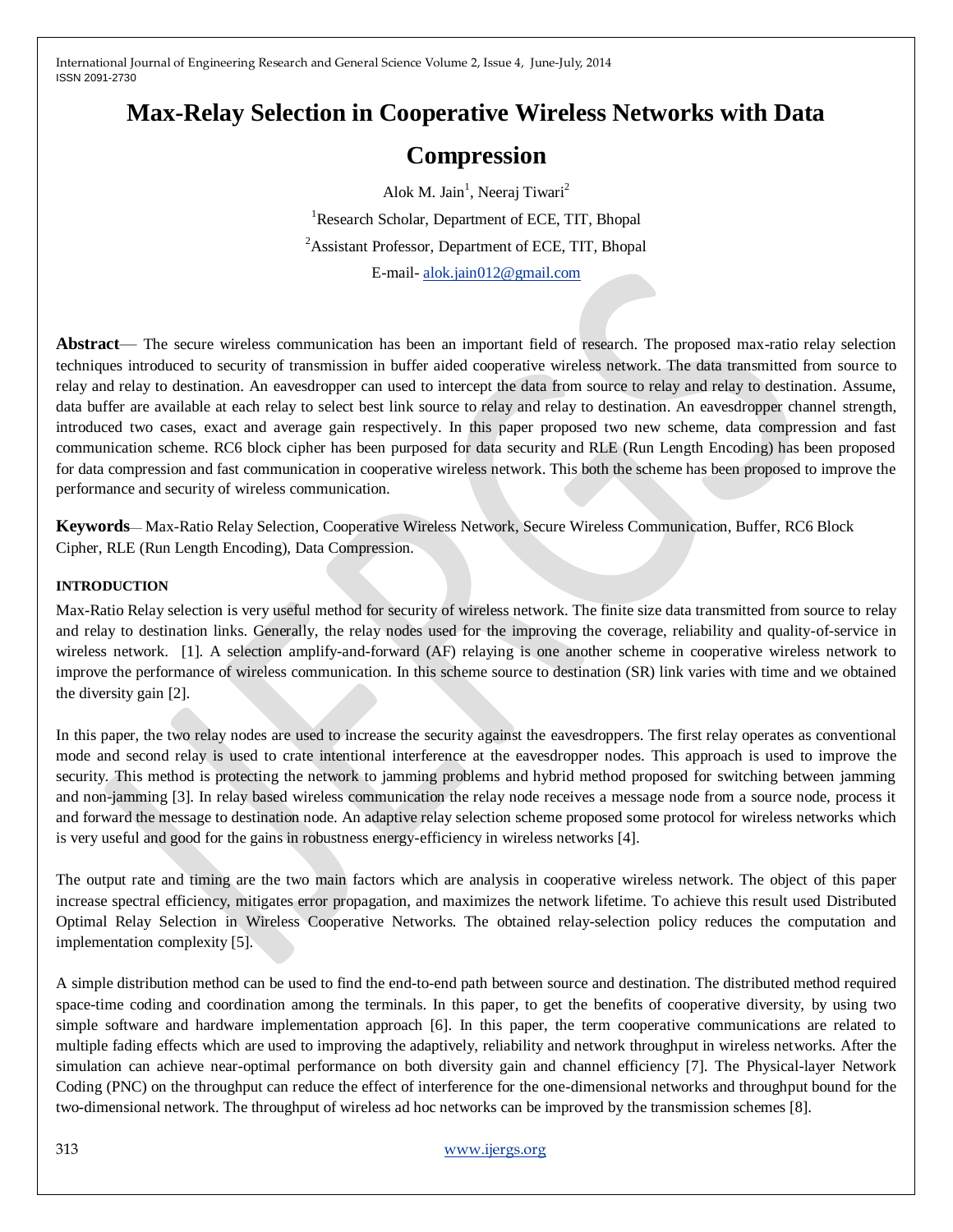Generally the data compression method is used to reduce the electronic space or data bits. It used in representing a piece of [information,](http://www.businessdictionary.com/definition/information.html) by eliminating the repetition of identical [sets](http://www.businessdictionary.com/definition/set.html) of data bits [\(redundancy\)](http://www.businessdictionary.com/definition/redundancy.html) in an audio/video, graphic, or text [data file.](http://www.businessdictionary.com/definition/data-file.html) Data compression involves [encoding](http://en.wikipedia.org/wiki/Encoding) [information](http://en.wikipedia.org/wiki/Information) using fewer [bits](http://en.wikipedia.org/wiki/Bit) than the original representation. An an improved test data compression scheme based on a combination of test data compatibility and dictionary for multi-scan designs. This test data compression scheme is used to reduce test data volume and thus test cost [9]. The Compression is useful because it helps reduce resource usage, such as data storage space or transmission [capacity.](http://en.wikipedia.org/wiki/Bandwidth_(computing)) The data compression scheme in not always beneficial for energy conversion. In this paper, introduced new adaptive compression arbitration system which are uses a new prediction modeling and adaptation. This paper proposed energy-efficient arbitration mechanism that enhances the performance of compression algorithms [10].

Traditionally, the compression is a one way to reduce the number of bits in a frame but retaining its meaning. It reduces the transmission cost, latency and bandwidth and also data compression method reduce the number of intermediate node in the wireless networks. In wireless communication, data compression algorithms proposed different data compression method, i.e. distributed source modeling (DSM), Distributed Transform Coding (DTC), Distributed Source Coding (DSC) and Compression Sensing (CS) respectively [11].

#### **SYSTEM MODEL**

To enhance the performance of wireless communication, Relay Selection is one of the most important issues. To solve this problem we proposed the max ratio relay selection with minimum distance. Relay selection can improve the secrecy capacity and can maximize the signal to eavesdropper channel gain ratio [1]. The relay selection scheme is based on the concept on the eavesdropper intercepts signals from both the source and relay nodes which are showing in Fig.1.



Fig.1. Relay selection system model in secure transmission for wireless communication with eavesdropper.

An eavesdropper placed in middle of source and destination which are intercepting the data incoming from the source links. For the wireless data transmission scheme, the instantaneous secrecy capacity for the overall system is obtained as,

$$
C_k(t) = \max\left\{\frac{1}{2}\log_2\frac{\min\{1+E_s|h_{st_k}(t)|^2, 1+E_s|h_{rt_d}(t)|^2\}}{1+E_s|h_{s_{\ell}}(t)|^2+E_s|h_{r_k\ell}(t)|^2}\right\}
$$
(1)

Where  $C_k(t)$  is the secrecy capacity and the source-to-eavesdropper channel gain is denoted as  $E_s \hbar_{se}(t)$  2. In this buffer-aided relay selection in secure transmission approach the eavesdropper can intercept signals from both the source and relay nodes. The data transmitted from source to relay and relay to destination links with signal to eavesdropper channel gain ratio. The finite size data are available in each buffer which is available in each relay present in cooperative wireless network.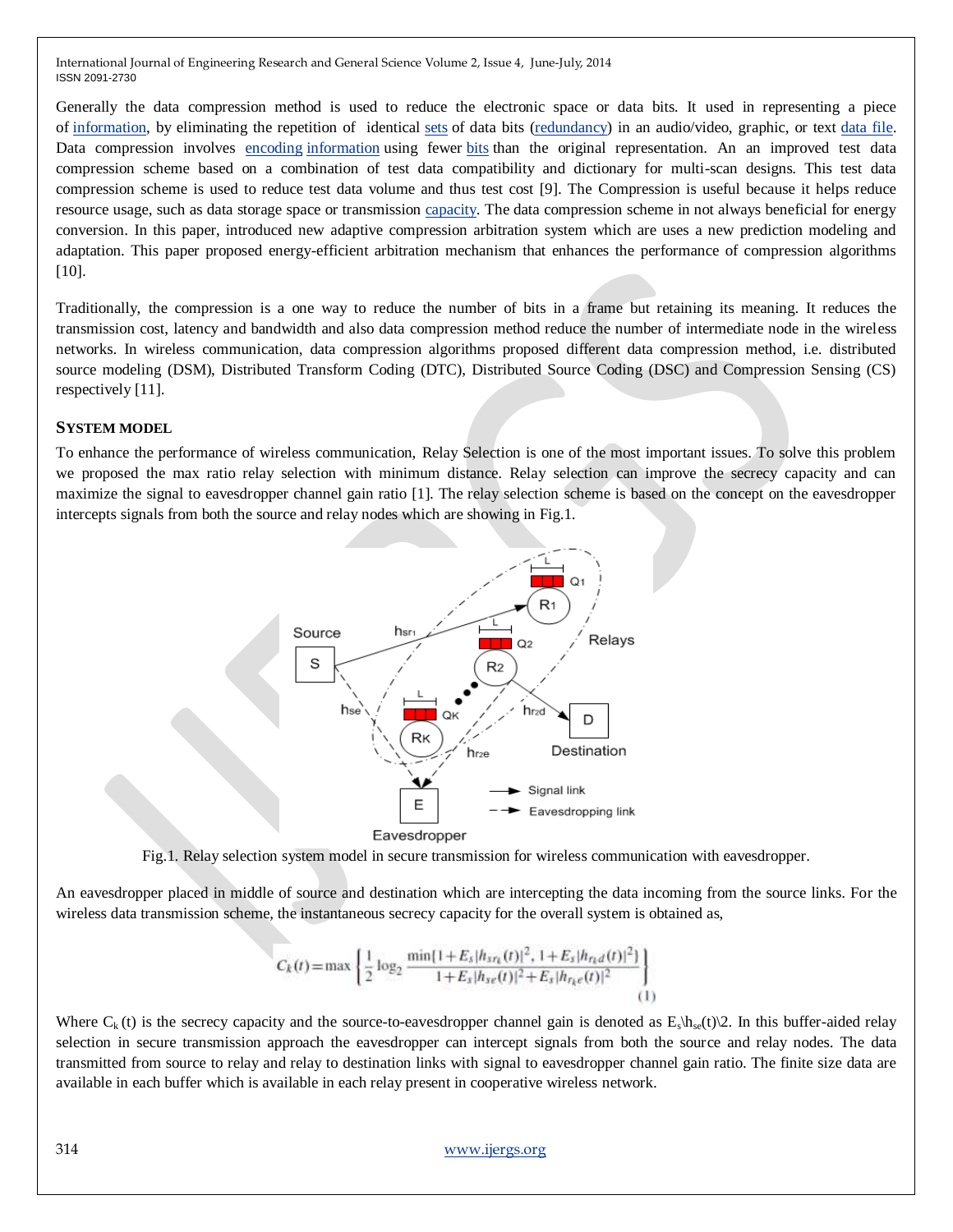#### **PROPOSED WORK**

A simple characteristic of data compression is that it involves transforming strings of character in some representation into new string of bits which contain the same information but whose length is as small as possible. Data compression is also used for backup utilities, spreadsheet application and data base management systems. Some types of data such as bit-mapped graphics can be compressed to small fraction of their normal size. Wireless network can support data compression techniques. Generally, Data compression techniques are used for save energy and increase network capacity in wireless networks. Data compression proposed to increase data rate in wireless network. Data compression is categories into two types, one is loss less data compression and other is lossy data compression.

#### **1. Loss less data compression**

Lossless data compression can be compressed to exactly its value. No information is lost in lossless compression. [Lossless data](http://en.wikipedia.org/wiki/Lossless_data_compression)  [compression](http://en.wikipedia.org/wiki/Lossless_data_compression) [algorithms](http://en.wikipedia.org/wiki/Algorithm) usually exploit [statistical redundancy](http://en.wikipedia.org/wiki/Redundancy_(information_theory)) to represent data more concisely without losing [information,](http://en.wikipedia.org/wiki/Self-information) so that the process is reversible. Lossless compression is possible because most real-world data has statistical redundancy. Lossless data compression is used in many applications. For example, it is used in the [ZIP](http://en.wikipedia.org/wiki/ZIP_(file_format)) file format and in the [GNU](http://en.wikipedia.org/wiki/GNU) tool [gzip.](http://en.wikipedia.org/wiki/Gzip) It is also used as a component within lossy data compression technologies.

#### **2. Lossy data compression**

Lossy data compression is used to reduce data by identifying unnecessary information and removing it. By using lossy compression, a substantial amount of data reduction is often possible before the result is sufficiently degraded to be noticed by the user. Lossless data compression is used in many applications. It permits reconstruction only of an approximation of the original data, though this usually allows for improved [compression rates.](http://en.wikipedia.org/wiki/Bit_rate#Bitrates_in_multimedia) Lossy compression is commonly used to compress audio, video and still images.

In this paper, proposed Run Length Encoding Method for data compression. Run-length coding (RLE) is a very simple and famous method of data compression.

## **A. Run Length Encoding:**

Run-Length Encoding is a data compression algorithm that is supported by bitmap file format, such as TIFF, BMP and PCX. Run Length Encoding is simple form of data compression in which data are stored as a single data value and count, rather than as the original run. RLE is mostly used for compressing any type of data regardless of its information content, but the content of the data will affected the data compression ratio achieved by Run Length Encoding. RLE are very easy to implement and quick to execute operation. RLE works for reducing the size of a repeating string of data. This types of string are knows as run. RLE are also used to a graphics file format supported by CompuServe for compressing black and white images. RLE is a lossless type of compression and cannot achieve great compression ratios, but a good point of that compression.

Run-Length Encoding is based on the replacement of a long sequence of the same symbol by a shorter sequence and is a better introduction into the data compression techniques. The sequence of the length of a repeated symbol's' is replaced by a shorter sequence, containing one or more symbols of 's', get the length information and sometimes an escape some symbol.



Fig.2. Basic flow chart of Run Length Encoding method.

315 [www.ijergs.org](http://www.ijergs.org/)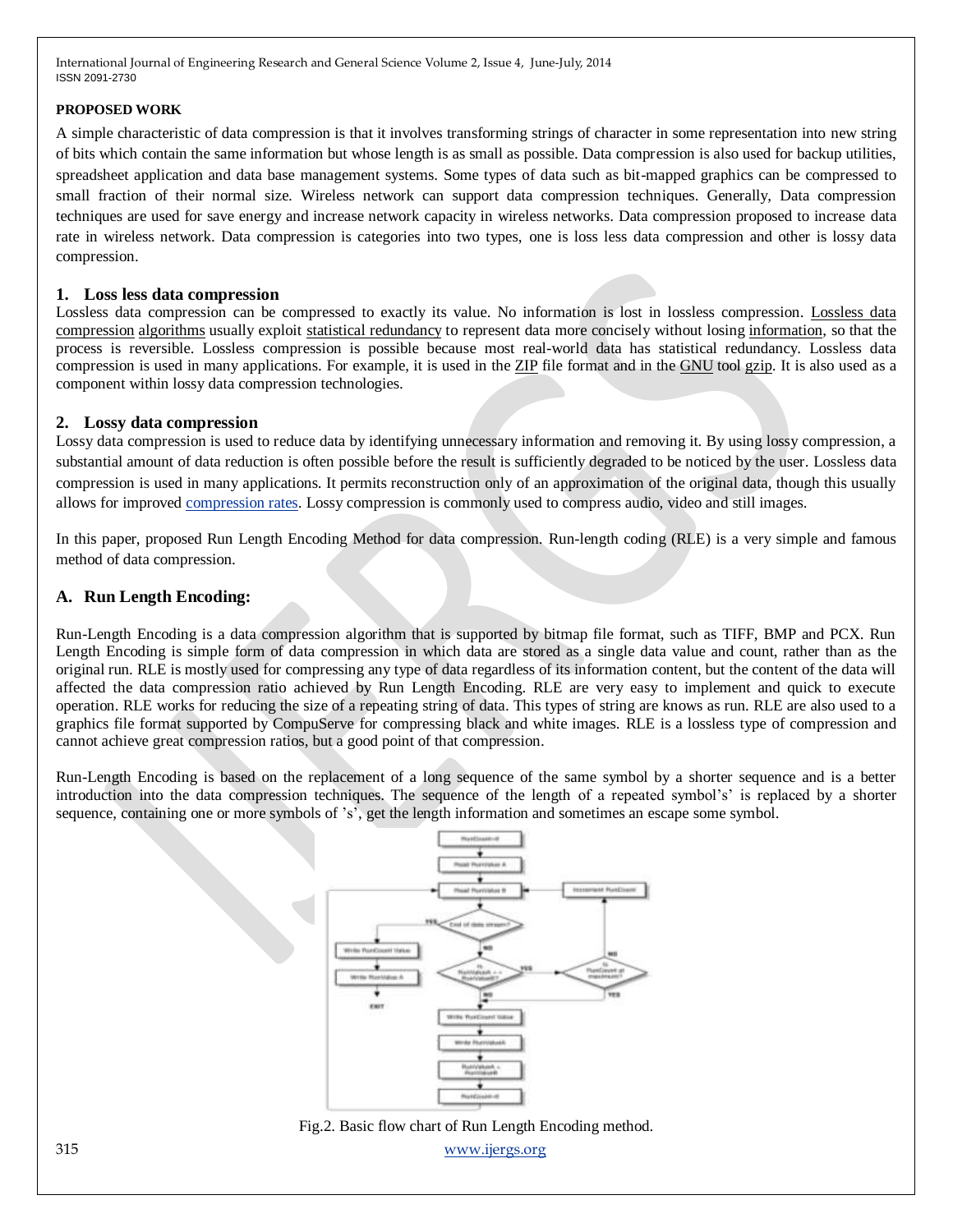## **B. RC6 Block cipher:**

A block cipher is a set of code books and every key produces a different code book. The encryption of a plaintext block is the corresponding cipher text block entry in the code book. RC6 (Rivest Cipher 6) is a [symmetric key](http://en.wikipedia.org/wiki/Symmetric_key) [block cipher](http://en.wikipedia.org/wiki/Block_cipher) which are derived from [RC5.](http://en.wikipedia.org/wiki/RC5) The RC6 block cipher is very simple, fast and secure AES (Advanced Encryption Standard). The new version of RC5 block cipher is RC6. The RC5 cipher use data dependent rotation to achieve a high level of security. RC6 is one of the families of encryption algorithms. RC6 are easily available in a [block size](http://en.wikipedia.org/wiki/Block_size_(cryptography)) of 128 bits and supports [key sizes](http://en.wikipedia.org/wiki/Key_size) of 128, 192, and 256 bits, but, like RC5. The RC6 Block Cipher shown in Fig.3.

The RC6 has provided a simple cipher yielding numerous evaluations and adequate security in a small package. RC6, like RC5, consists of three components: a key expansion algorithm, an encryption algorithm, and a decryption algorithm. RC6-*w/r/b*, where *w* is the word size, *r* is the non-negative number of rounds, and *b* is the byte size of the encryption key. RC6 makes use of data-dependent rotations, similar to DES rounds. RC6 is based on seven primitive operations. Normally, there are only six primitive operations;



However, the parallel assignment is primitive and an essential operation to RC6. The addition, subtraction, and multiplication operations use two's complement representations. Integer multiplication is used to increase diffusion per round and increase the speed of the cipher. The parts of run-length encoding algorithms that differ are the decisions that are made based on the type of data being decoded (such as the length of data runs). RLE schemes used to encode bitmap graphics are usually divided into classes by the type of atomic (that is, most fundamental) elements that they encode. The three classes used by most graphics file formats are bit-, byte-, and pixel level RLE.

#### **DISCUSSION**

We consider two most important cases for max-ratio relay selection i.e. Exact Knowledge of eavesdropping channel and knowledge of average channel gains for eavesdropping channel. We plot basic graph of target secrecy capacity in -axis and secrecy output probability in y-axis shown in Fig.4. for both the two different cases. Fig.4. shows the secracy output probability of max-ration scheme for case1 and case 2.



Fig.4. The secrecy outage probabilities of the max-ratio scheme for cases 1 and 2.

316 [www.ijergs.org](http://www.ijergs.org/)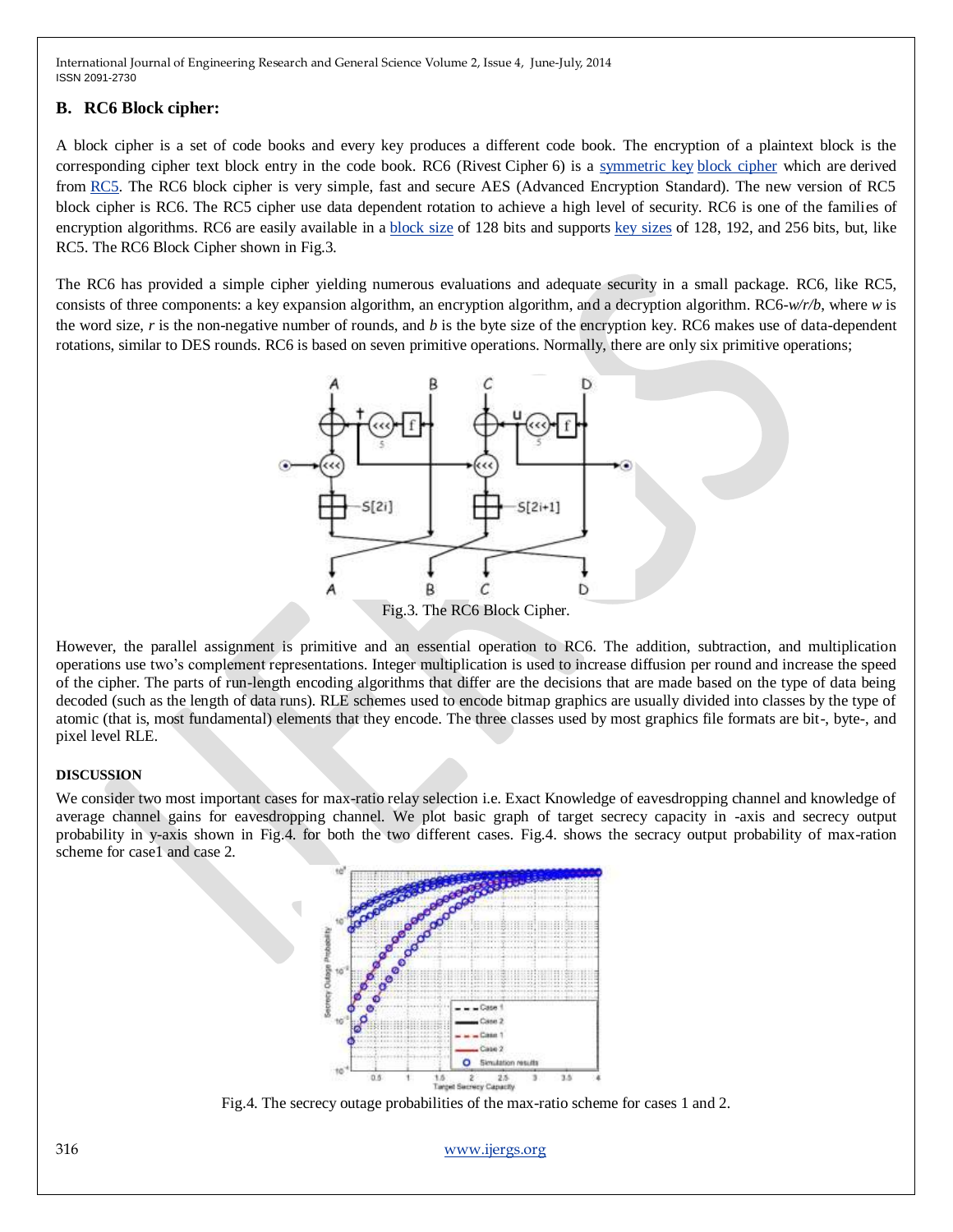Similarly, Fig.5. shows the secracy output probability vs signal-to-noise ratio where gain is 30db and target secracy capacity is unity.



Fig.5. The secrecy outage probabilities *vs* Signal-to-Noise Ratio for cases 1 and 2.

#### **ACKNOWLEDGEMENT**

I would like to express my thanks to Department of Electronics and Communication Engineering, TIT Bhopal, to undertake this work and to allow us to present our findings as our contribution to the development of knowledge in the field of Wireless Communication and their generous help in various ways for the completion on my review paper.

#### **CONCLUSION**

This paper we proposed max-ratio relay selection policy for cooperative wireless network with data compression techniques. We proposed max. hops with minimum distance scheme. Buffer is present in each relay node, which is used to send the data from one relay to another relay. Relay was selected with the largest gain ratio among all available source-to-relay and relay to-destination path. We proposed data compression method called RLE (Run Length Encoding) to reduce the data size in wireless network and increased the communication speed and RC6 block cipher for security of the data in cooperative wireless network. We proposed both the scheme to improve the security and efficiency of wireless communication.

#### **REFERENCES:**

- [1] Gaojie Chen, Zhao Tian, Yu Gong, Zhi Chen, and Jonathon A. Chambers, "Max-Ratio Relay Selection in Secure Buffer-Aided Cooperative Wireless Networks,‖ IEEE Transactions on Information Forensics and Security, Vol. 9, No. 4, April 2014.
- [2] Jeehoon Lee, Minjoong Rim, and Kiseon Kim, "On the Outage Performance of Selection Amplify-and-Forward Relaying Scheme," IEEE Communications Letters, Vol. 18, No. 3, March 2014.
- [3] Ioannis Krikidis, John S. Thompson, and Steve McLaughlin, "Relay Selection for Secure Cooperative Networks with Jamming," IEEE Transactions On Wireless Communications, Vol. 8, No. 10, October 2009.
- [4] Helmut Adam, Christian Bettstetter, and Sidi Mohammad Senouci, "Adaptive Relay Selection in Cooperative Wireless Network," IEEE International Symposium on Personal, Indoor and Mobile Radio Communication (PIMRC), Cannes, France, September 15-18, 2008.
- [5] Yifei Wei, F. Richard Yu, and Mei Song, "Distributed Optimal Relay Selection in Wireless Cooperative Networks With Finite-State Markov Channels," IEEE Transactions on Vehicular Technology, Vol. 59, No. 5, June 2010.
- [6] Aggelos Bletsas, Andrew Lippman, and David P. Reed, "A Simple Distributed Method for Relay Selection in Cooperative Diversity Wireless Networks, based on Reciprocity and Channel Measurements," Vehicular Technology Conference, 2005. VTC [2005-Spring. 2005 IEEE 61](http://ieeexplore.ieee.org/xpl/mostRecentIssue.jsp?punumber=10360)<sup>st</sup>, Vol. 3, 30 May-1 June 2005.